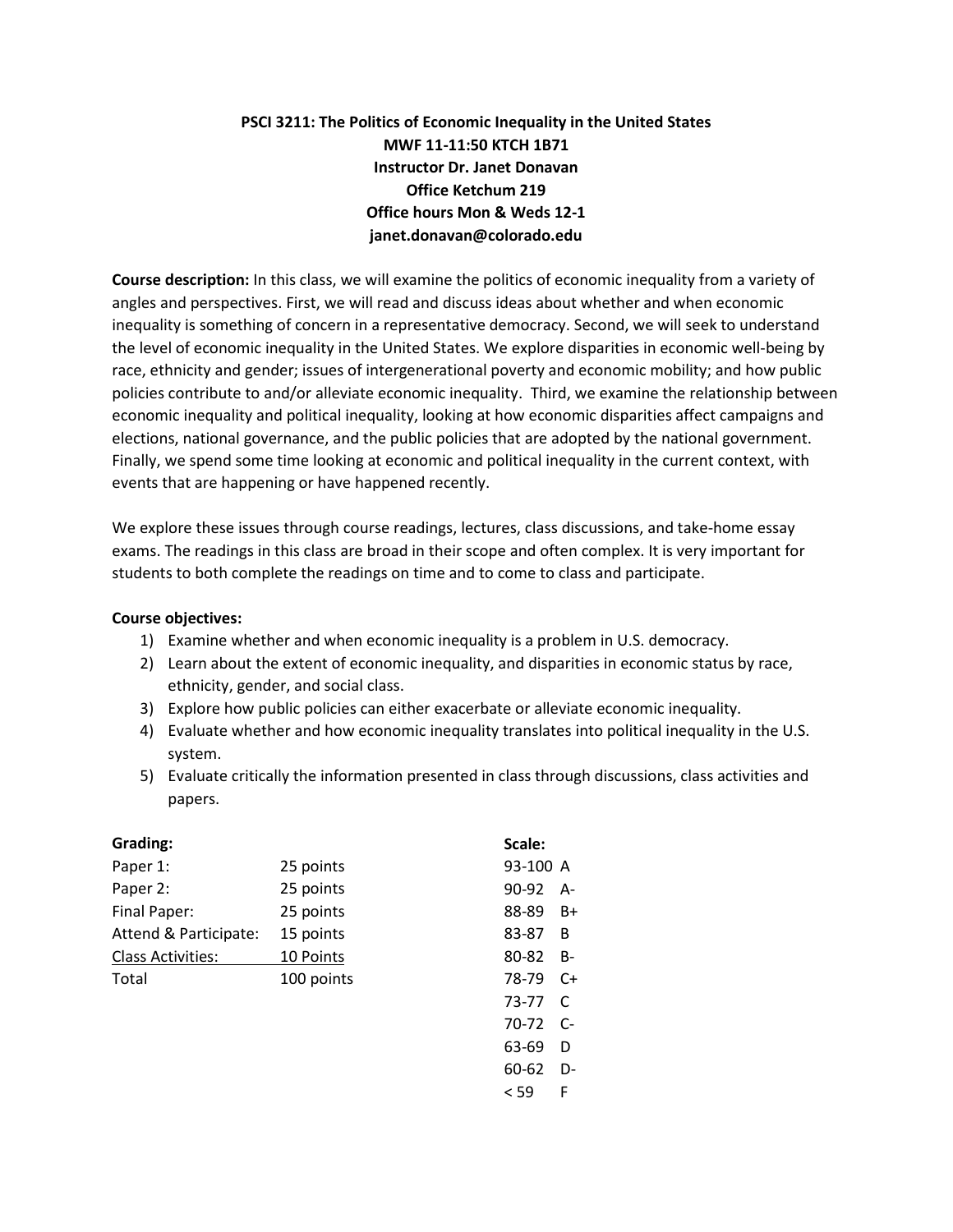#### **Required Texts:**

Dahl, Robert A. 2001. *How Democratic is the American Constitution?* New Haven: Yale University Press.

- Duncan, Cynthia M. 2015. *Worlds Apart: Poverty and Politics in Rural America.* New Haven: Yale University Press.
- Jacobs, Lawrence R., Skocpol, Theda. (2005). Inequality in American Democracy: What We Know and What We Need to Learn. Russell Sage Foundation: New York.
- Martin Gilens. Affluence and influence: Economic inequality and political power in America. Princeton University Press, 2012.
- Sen, Amartya. 1992. *Inequality Reexamined (*Cambridge: Harvard University Press.

# **Electronic readings (in addition to required texts) on D2L:**

- Hacker, Jacob S. and Pierson, Paul. (2010). "Winner-Take-All Politics: Public Policy, Political Organization, and the Precipitous Rise of Top Incomes in the United States." Politics & Society 38(2): 152-204.
- Massey, Douglas S. (1990). "American Apartheid: Segregation and the Making of the Underclass." American Journal of Sociology 96(2): 329-357. .
- Schlozman, Kay Lehmann, Sidney Verba, and Henry E. Brady, "Civic Participation and the Equality Problem," in Civic Engagement in American Democracy, ed. Theda Skocpol and Morris P. Fiorina (Washington, D.C.: Brookings Institution, 1999) pp. 427-59.
- Stepan, Alfred and Juan J Linz. Comparative perspectives on inequality and the quality of democracy in the United States. Perspectives on Politics, 9(04):841–856, 2011.
- Pew Research Center. 2011. "Wealth Gaps Rise to Record Highs Between Whites, Blacks, Hispanics." Pew Social & Demographic Trends. [www.pewsocialtrends.org/2011/07/26/wealthgaps-rise-to](http://www.pewsocialtrends.org/2011/07/26/wealthgaps-rise-to-record-highs-between-whites-blacks-hispanics/)[record-highs-between-whites-blacks-hispanics/P](http://www.pewsocialtrends.org/2011/07/26/wealthgaps-rise-to-record-highs-between-whites-blacks-hispanics/)

Additional readings will be added to D2L and to the electronic syllabus

### **Course requirements:**

**Papers:** Students are required to write three 6-8 page, double-spaced, papers over the course of the semester. Students will be given a question in class and will have three days to write a paper answering that question, using the readings from the course and any additional readings the student would like to bring in. Sources must be properly cited and papers must include a bibliography (not included in the page total). The question assigned for papers 1 and 2 will be given out three days before the day the paper is due, and we will not have a course meeting on the due date. The question assigned on the final paper will be distributed during week 14 of the semester and is due during (or before) the end of our scheduled final exam time. All papers are due on D2L. Each paper is valued at 25% of the course grade, and each paper is required to be completed to receive a passing grade in the class. Late papers will be penalized at 1 point per day. Extensions will be given only in cases of documented medical or family emergencies, and must be provided in advance if at all possible. More information on the papers will be provided later in the semester.

**Activities:** We will have several in-class and/or online activities over the course of the semester focused on applying the ideas from the course to current events that are occurring. More specific details will be given on each activity closer to the time they occur. Please see the course schedule for the activity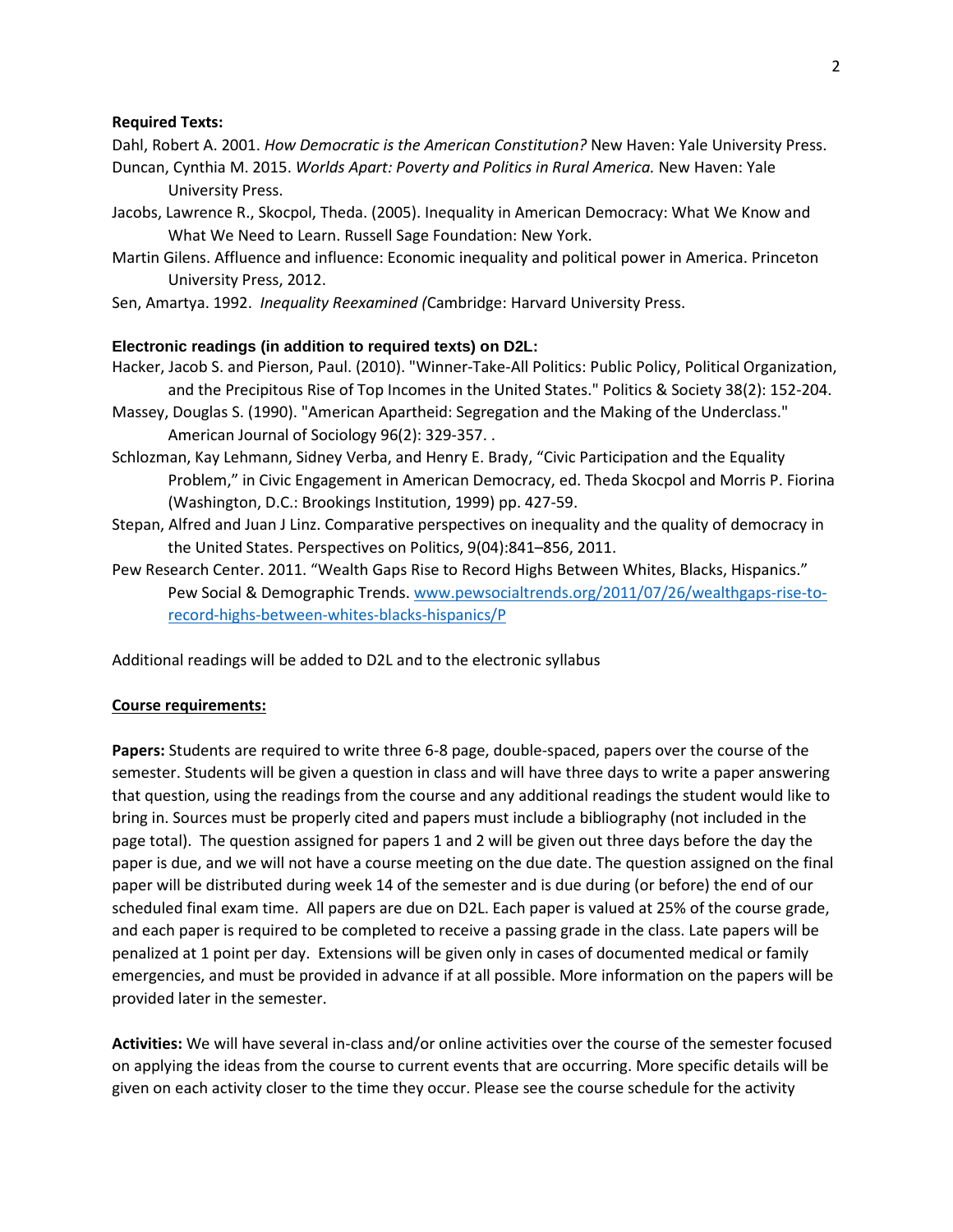dates. Activities are valued at a total of 10 points. Make-ups on activities will only be granted in cases of documented medical or family emergencies.

**Attendance & Participation**: This class relies on prepared students engaging in discussions on the material to be successful. Therefore, attendance and participation are valued at 15 points of the total grade, or 1 point per week of the semester. Students may miss two classes without excuse or penalty. Any absences beyond that require documentation, and are excused at the discretion of the instructor.

### **Course policies:**

**Course communications:** Email is the official mode of communication for the University of Colorado at Boulder. Students are required to regularly check their @colorado.edu email (at least every 48 hours) for updates regarding the course. Students are responsible for receiving any messages sent by the instructor to the class email list, or individually to the student. Students are responsible for ensuring that any email sent by the student to the instructor is received. In addition, students are responsible for checking the D2L site for the course regularly, and for completing any assignments on D2L on time.

**Contacting the Instructor:** Please feel free to contact me with questions about the course. The best ways to reach me are to come by office hours, or to email. You may also call my office phone, but that is a less efficient means of reaching me. I always answer email within 48 hours, so if you do not receive a reply, that means I did not get your email and you should try to contact me again. When addressing me, please address me in person or in email as Janet, Dr. Donavan or Professor Donavan.

**Course Etiquette:** Students are expected to come to class on time and stay the entire time. If it is necessary to come late or leave early, please let me know in advance. If your schedule does not permit you to be on time and in class on a regular basis, please take another course. Students are expected to be respectful of each other and of the instructor; lively debate is encouraged, but personal attacks are prohibited. These guidelines should be obvious, and they will help to make the course a more enjoyable experience for all. For more information on University requirements regarding classroom behavior please see<http://www.colorado.edu/policies/classbehavior.html>and at [http://www.colorado.edu/studentaffairs/judicialaffairs/code.html#student\\_code.](http://www.colorado.edu/studentaffairs/judicialaffairs/code.html#student_code)

**Electronic Devices:** Electronic devices, including computers and mobile phones, are prohibited in class. The use of these devices causes serious disruption in class and affects the learning of other students. Computers, phones and other devices must be turned off and put away during class. Students may appeal this policy on an individual basis by coming to office hours and providing sufficient reason why an exception to the policy is necessary. Exceptions to this policy are at the instructor's discretion.

**Honor code**: All students of the University of Colorado at Boulder are responsible for knowing and adhering to the academic integrity policy of this institution. Violations of this policy may include: cheating, plagiarism, aid of academic dishonesty, fabrication, lying, bribery, and threatening behavior. In this course, students will receive a 0 on any assignment in which the honor code is violated. In addition, all incidents of academic misconduct shall be reported to the Honor Code Council (honor@colorado.edu; 303-725-2273). Students who are found to be in violation of the academic integrity policy will be subject to both academic sanctions from the faculty member and nonacademic sanctions (including but not limited to university probation, suspension, or expulsion). Other information on the Honor Code can be found at<http://www.colorado.edu/policies/honor.html> and at [http://www.colorado.edu/academics/ honorcode](http://www.colorado.edu/academics/honorcode)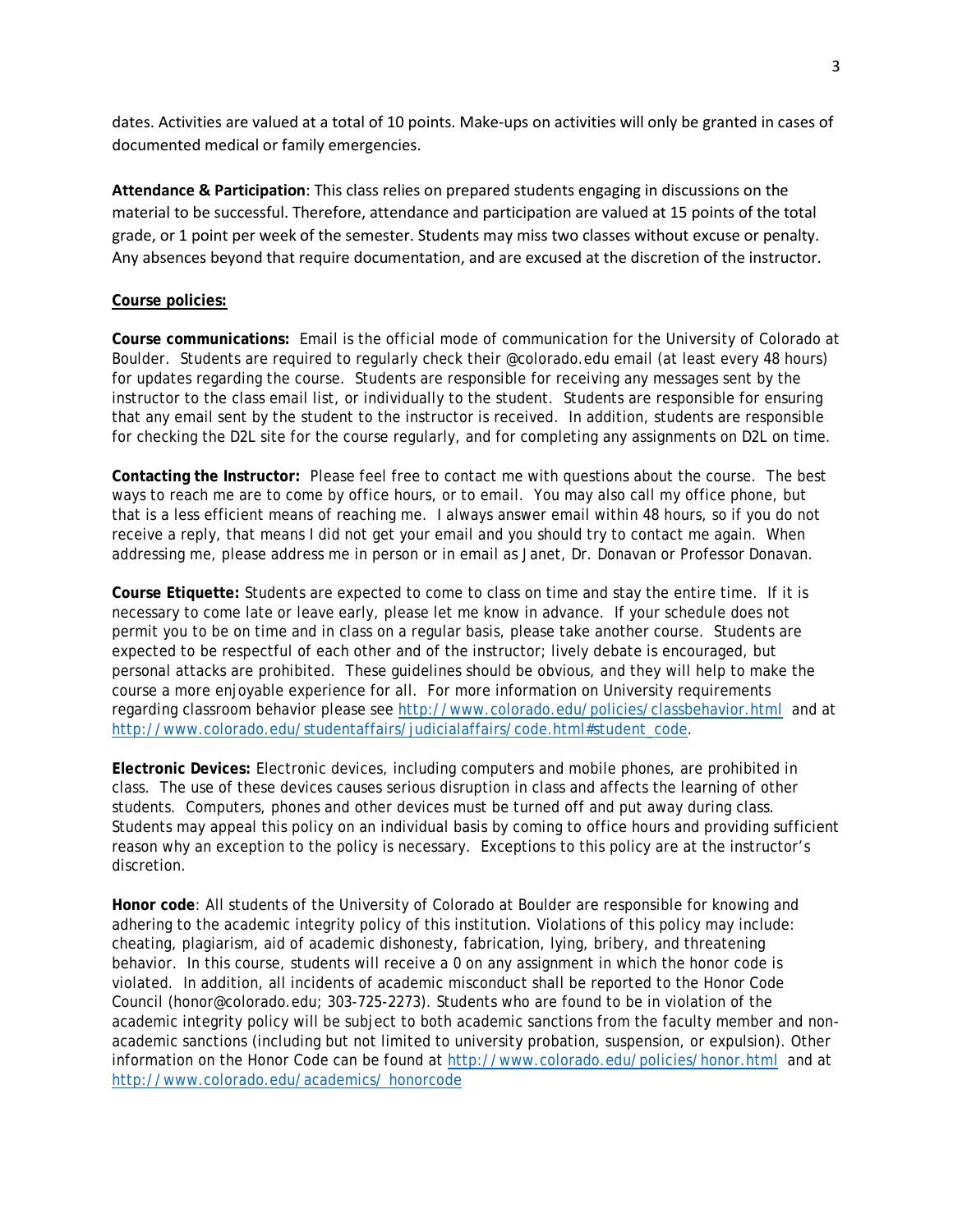**Students with disabilities:** If you qualify for accommodations because of a disability, please submit to me a letter from Disability Services in a timely manner so that your needs may be addressed. Disability Services determines accommodations based on documented disabilities. Contact: 303-492-8671, Willard 322, and [http://www.Colorado.EDU/disabilityservices.](http://www.colorado.edu/disabilityservices)

**Religious observances:** Students with religious observances that conflict with course requirements will be accommodated whenever possible. In order to ensure such accommodation, students must notify the instructor within the first 2 weeks of the course to allow time to make such arrangements. For more information on the University policy, please see [http://www.colorado.edu/policies/fac\\_relig.html](http://www.colorado.edu/policies/fac_relig.html)

**Discrimination and harassment**: The University of Colorado at Boulder policy on Discrimination and Harassment, the University of Colorado policy on Sexual Harassment and the University of Colorado policy on Amorous Relationships apply to all students, staff and faculty. Any student, staff or faculty member who believes s/he has been the subject of discrimination or harassment based upon race, color, national origin, pregnancy, sex, age, disability, creed, religion, sexual orientation, gender identity, gender expression, veteran status, political affiliation, or political philosophy should contact the Office of Discrimination and Harassment (ODH) at 303-492-2127 or the Office of Judicial Affairs at 303-492-5550. Information about the ODH, the above referenced policies and the campus resources available to assist individuals regarding discrimination or harassment can be obtained at <http://www.colorado.edu/odh>

Reading schedule (all readings are to be completed before class on the date assigned):

Week 1: 8/28-9/1 Mon 8/28: Introduction to the course *Section 1: What is inequality? What roles does inequality play in a democracy?* Weds 8/30: Brainstorming about inequality Fri 9/1: Inequality and democratic theory in comparative perspective Readings: Sen, chapters 1-4

Week 2: 9/4-9/8

Mon 9/4: LABOR DAY, NO CLASS

Weds 9/6: Inequality and democratic theory in comparative perspective (cont.) Readings: Sen, chapter 5-8

Fri 9/8: Inequality and democratic theory in comparative perspective (cont.) Readings: Sen, chapter 9, Stepan & Linz reading on D2L

Week 3: 9/11-9/15

Mon 9/11: Inequality and democratic theory: The US Constitution Readings: Dahl, chapters 1-4

Weds 9/13: Inequality and democratic theory: The US Constitution Readings: Dahl, chapters 5-8

Fri 9/15: Activity: Thinking about the role of inequality in American democracy More information TBA, valued at 2 points First paper topic distributed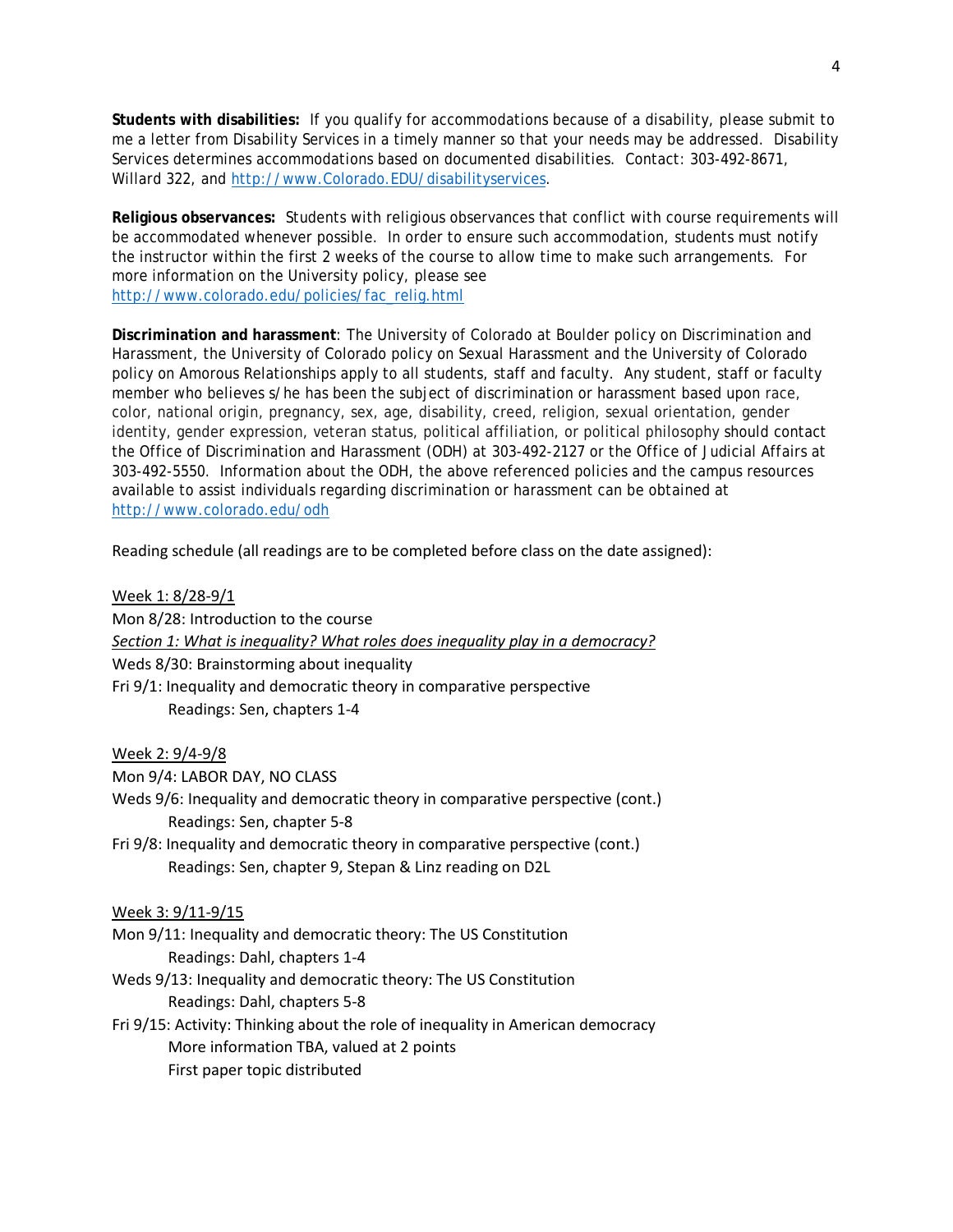Week 4: 9/18-9/22

Mon 9/18: No class meeting, paper one due by 8pm on D2L

- *Section 2: How much economic inequality is there in the United States? What roles do governmental policies play in creating and alleviating economic inequality?*
- Weds 9/20: Examining the numbers and brainstorming what we know about economic inequality Readings: Pew Research Center reading on D2L, additional readings may be assigned
- Fri 9/22: Race and economic inequality

Readings: Massey reading on D2L, additional readings may be assigned

#### Week 5: 9/25-9/29

- Mon 9/25: Race and economic inequality (cont.) Readings: TBA on D2L
- Weds 9/27: Gender and economic inequality
	- Readings: Iverson & Rosenbluth, chapters 1-2
- Fri 9/29: Gender and economic inequality (cont.) Readings: Iverson & Rosenbluth, chapters 3-4

# Week 6: 10/2-10/6

- Mon 10/2: Gender & economic inequality (cont.) Readings: Iverson & Rosenbluth, chapters 5-7
- Weds 10/4: Intergenerational poverty and public policy Readings: Duncan, forwards, preface and chapter 1
- Fri 10/6: Intergenerational poverty and public policy (cont.) Readings: Duncan, chapter 2

# Week 7: 10/9-10/13

- Mon 10/9: Intergenerational poverty and public policy (cont.) Readings: Duncan, chapter 3
- Weds 10/11: Intergenerational poverty and public policy (cont.) Readings: Duncan, chapter 4
- Fri 10/13: Activity: Identifying public policies that contribute to inequality More information TBA, valued at 2 points Second paper topic distributed

### Week 8: 10/16-10/20

Mon 10/16: No class meeting, paper two due by 8pm on D2L *Section 3: What are the relationships between economic and political equality/inequality?* Weds 10/18: Inequality and democracy Readings: Lawrence & Skocpol, chapters 1 Friday 10/20: Inequality and democracy (cont.) Readings: Lawrence & Skocpol, chapter 2

Week 9: 10/23-10/27 Mon 10/23: Inequality and democracy (cont.)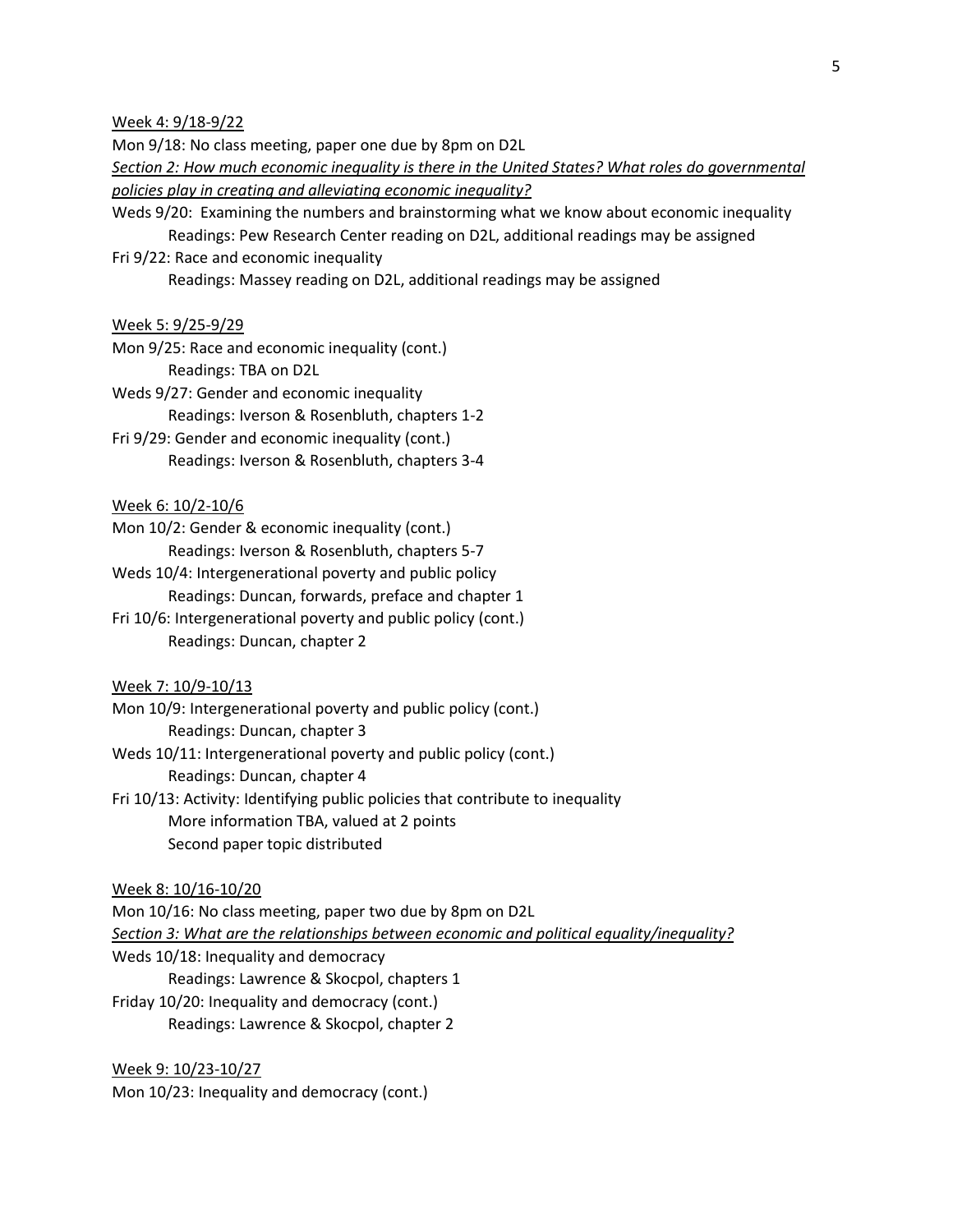Readings: Lawrence & Skocpol, chapter 3

Weds 10/25: Inequality and democracy (cont.)

Readings: Lawrence & Skocpol, chapter 4

Fri 10/27: Inequality and democracy (cont.) Readings: Lawrence & Skocpol, chapter 5

Week 10: 10/30-11/3

Mon 10/30: Inequality and civic participation Readings: Schlozman, et al, on D2L

- Weds 11/1: Wealth and political organization Readings: Hacker & Pierson on D2L
- Fri 11/3: Activity on D2L: Finding & sharing sources about current issues related to inequality in the US More information TBA, valued at 2 points (no class meeting)

Week 11: 11/6-11/10

- Mon 11/6: Activity on D2L: Finding & sharing sources about current issues related to inequality in the US More information TBA, valued at 2 points (no class meeting)
- Weds 11/8: Economic inequality & political power Readings: Gilens, chapters 1-2
- Fri 11/10: Economic inequality & political power Readings: Gilens, chapters 3-4

# Week 12: 11/13-11/17

- Mon 11/13: Economic inequality & political power Readings: Gilens, chapters 5-6
- Weds 11/15: Economic inequality & political power Readings: Gilens, chapters 7-8
- Fri 11/17: Drawing conclusions: what do we know and what don't we know about inequality?

Fall break and Thanksgiving, no class meetings 11/20-11/24

Week 13: 11/27-12/1

*Section 4: How are political and economic inequality important in politics today? What policy solutions should be considered?* 

- Mon 11/27: In class activity: What questions do we still have about political & economic inequality? More information TBA, valued at 2 points
- Weds 11/29: Current issues with inequality

Readings TBA

Fri 12/1: Current issues with inequality Readings TBA